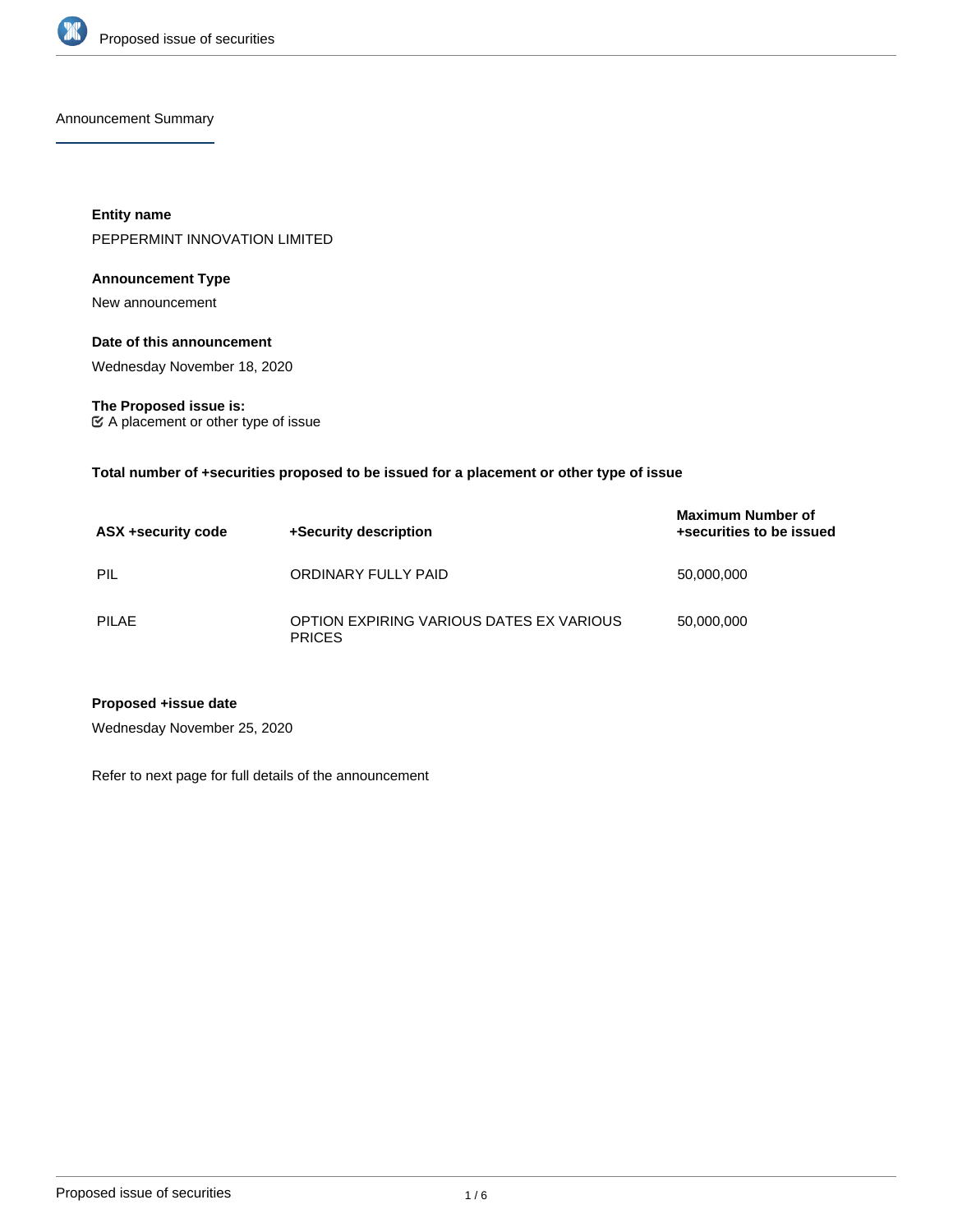

Part 1 - Entity and announcement details

# **1.1 Name of +Entity**

PEPPERMINT INNOVATION LIMITED

We (the entity named above) give ASX the following information about a proposed issue of +securities and, if ASX agrees to +quote any of the +securities (including any rights) on a +deferred settlement basis, we agree to the matters set out in Appendix 3B of the ASX Listing Rules.

**1.2 Registered Number Type**

**ACN** 

**Registration Number**

125931964

**1.3 ASX issuer code**

PIL

# **1.4 The announcement is**

New announcement

# **1.5 Date of this announcement**

Wednesday November 18, 2020

# **1.6 The Proposed issue is:**

 $\mathfrak{C}$  A placement or other type of issue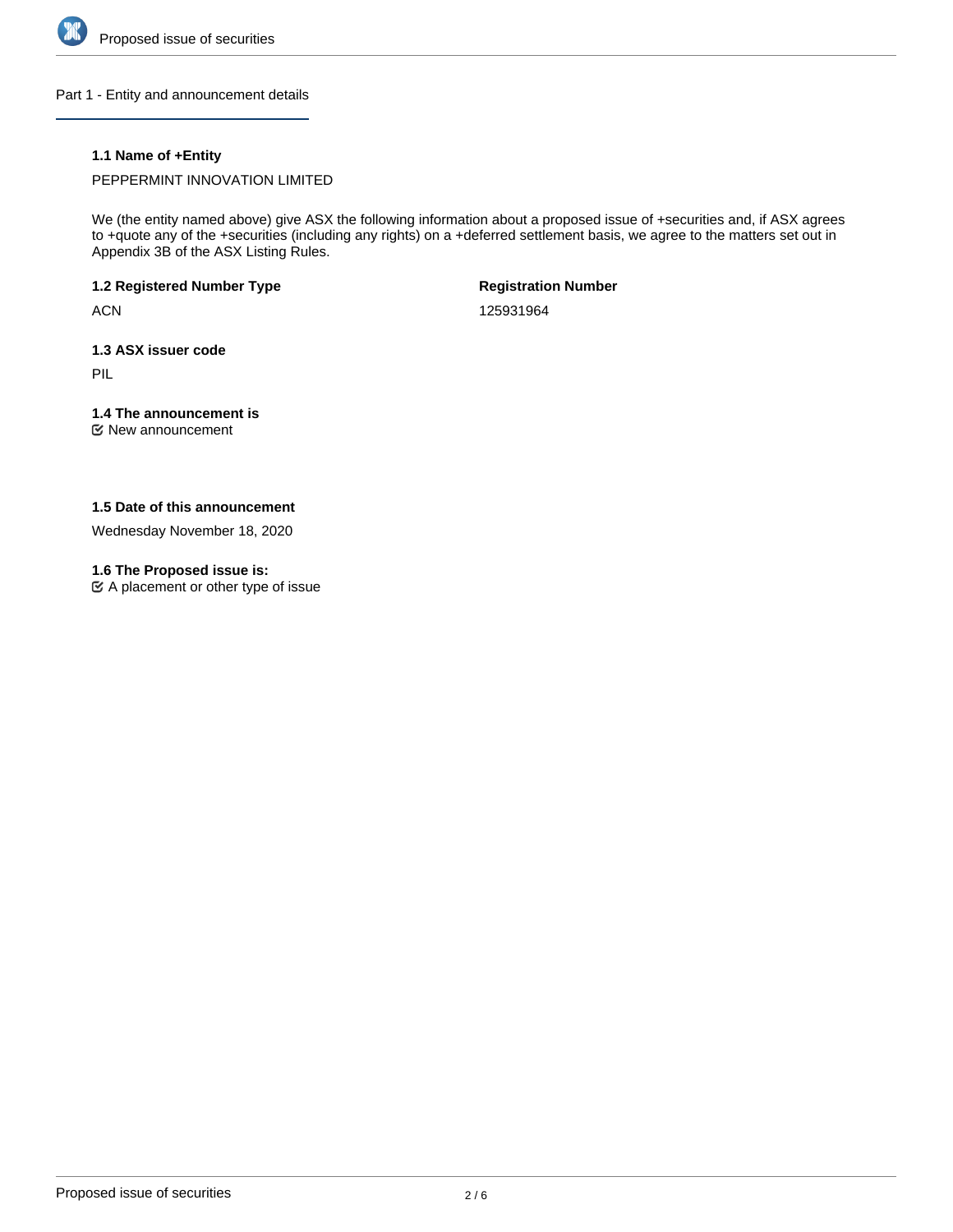

Part 7 - Details of proposed placement or other issue

Part 7A - Conditions

**7A.1 - Are any of the following approvals required for the placement or other type of issue?**

- **+Security holder approval**
- **Court approval**
- **Lodgement of court order with +ASIC**
- **ACCC approval**
- **FIRB approval**
- **Another approval/condition external to the entity**

Yes

7A.1a Conditions

| <b>Approval/Condition</b> | Date for determination       | Is the date estimated or<br>actual?<br><b></b> ■ Estimated | ** Approval<br>received/condition met? |
|---------------------------|------------------------------|------------------------------------------------------------|----------------------------------------|
| +Security holder approval | Tuesday December 22,<br>2020 |                                                            |                                        |

# **Comments**

Within 3 days of lodgement of the Company's Annual Report we will issue 50,000,000 ordinary shares and 35,000,000 options without shareholder approval pursuant to Listing Rule 7.1 and 7.1A. We are seeking shareholder approval to place the remaining 15,000,000 options under the placement for which we do not have capacity under Listing Rule 7.1.

#### Part 7B - Issue details

**Is the proposed security a 'New class' (+securities in a class that is not yet quoted or recorded by ASX) or an 'Existing class' (additional securities in a class that is already quoted or recorded by ASX)?** Existing class

**Will the proposed issue of this +security include an offer of attaching +securities?** Yes

Details of +securities proposed to be issued

**ASX +security code and description**

PIL : ORDINARY FULLY PAID

**Number of +securities proposed to be issued**

50,000,000

**Offer price details**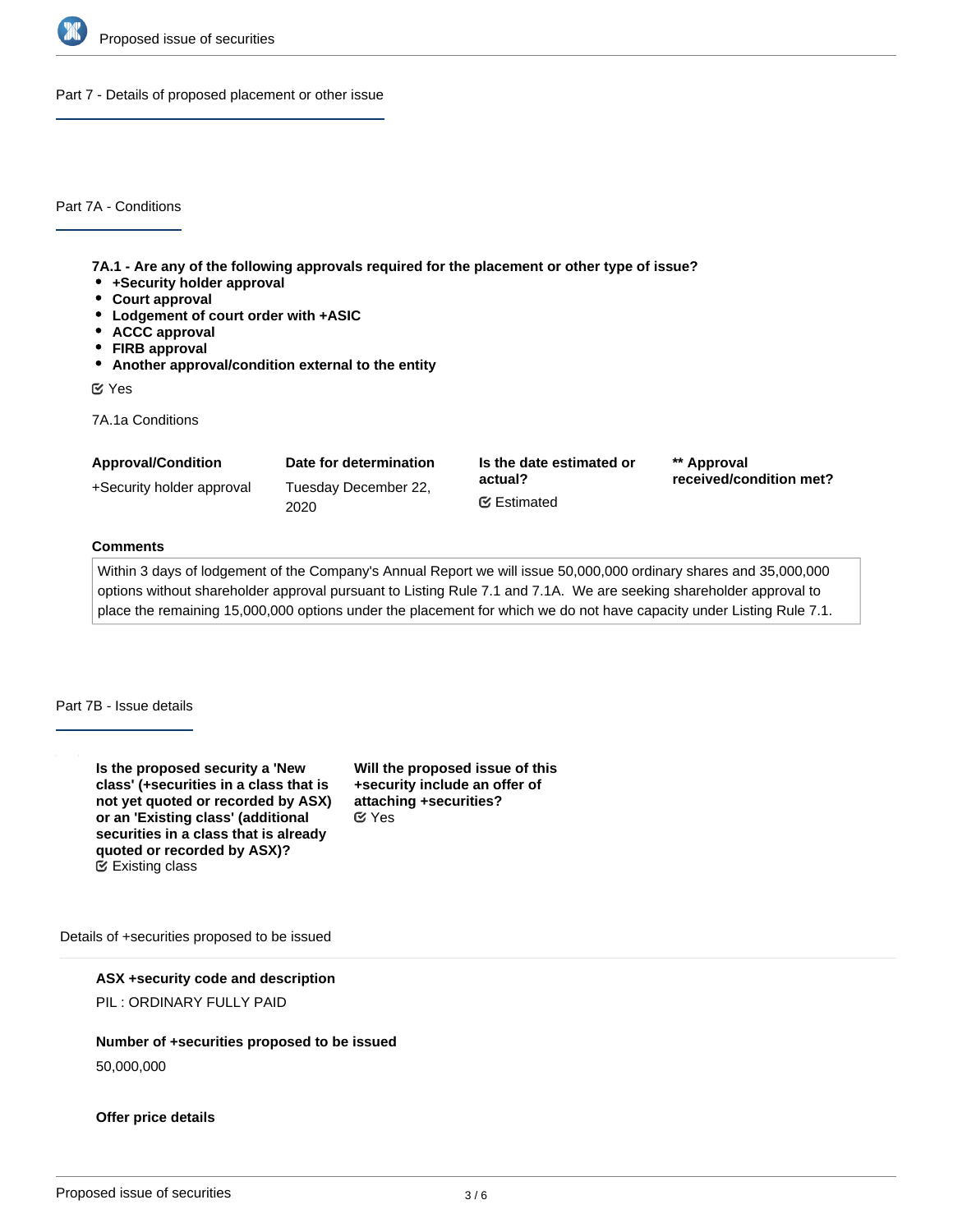

**Are the +securities proposed to be issued being issued for a cash consideration?** Yes

**In what currency is the cash consideration being paid?**

AUD - Australian Dollar

**What is the issue price per +security?** AUD 0.01000

**Will these +securities rank equally in all respects from their issue date with the existing issued +securities in that class?** Yes

Attaching +Security

**Is the proposed attaching security a 'New class' (+securities in a class that is not yet quoted or recorded by ASX) or an 'Existing class' (additional +securities in a class that is already quoted or recorded by ASX)?** Existing class

Attaching +Security - Existing class (additional +securities in a class that is already quoted or recorded by ASX)

#### **Details of attaching +securities proposed to be issued**

**ASX +security code and description**

PILAE : OPTION EXPIRING VARIOUS DATES EX VARIOUS PRICES

# **Number of +securities proposed to be issued**

50,000,000

#### **Offer price details**

**Are the +securities proposed to be issued being issued for a cash consideration?** No

#### **Please describe the consideration being provided for the +securities**

Free attaching options - 1 free option to each 1 cent ordinary shares placed.

# **Please provide an estimate of the AUD equivalent of the consideration being provided for the +securities**

0.010000

# **Will these +securities rank equally in all respects from their issue date with the existing issued +securities in that class?**

Yes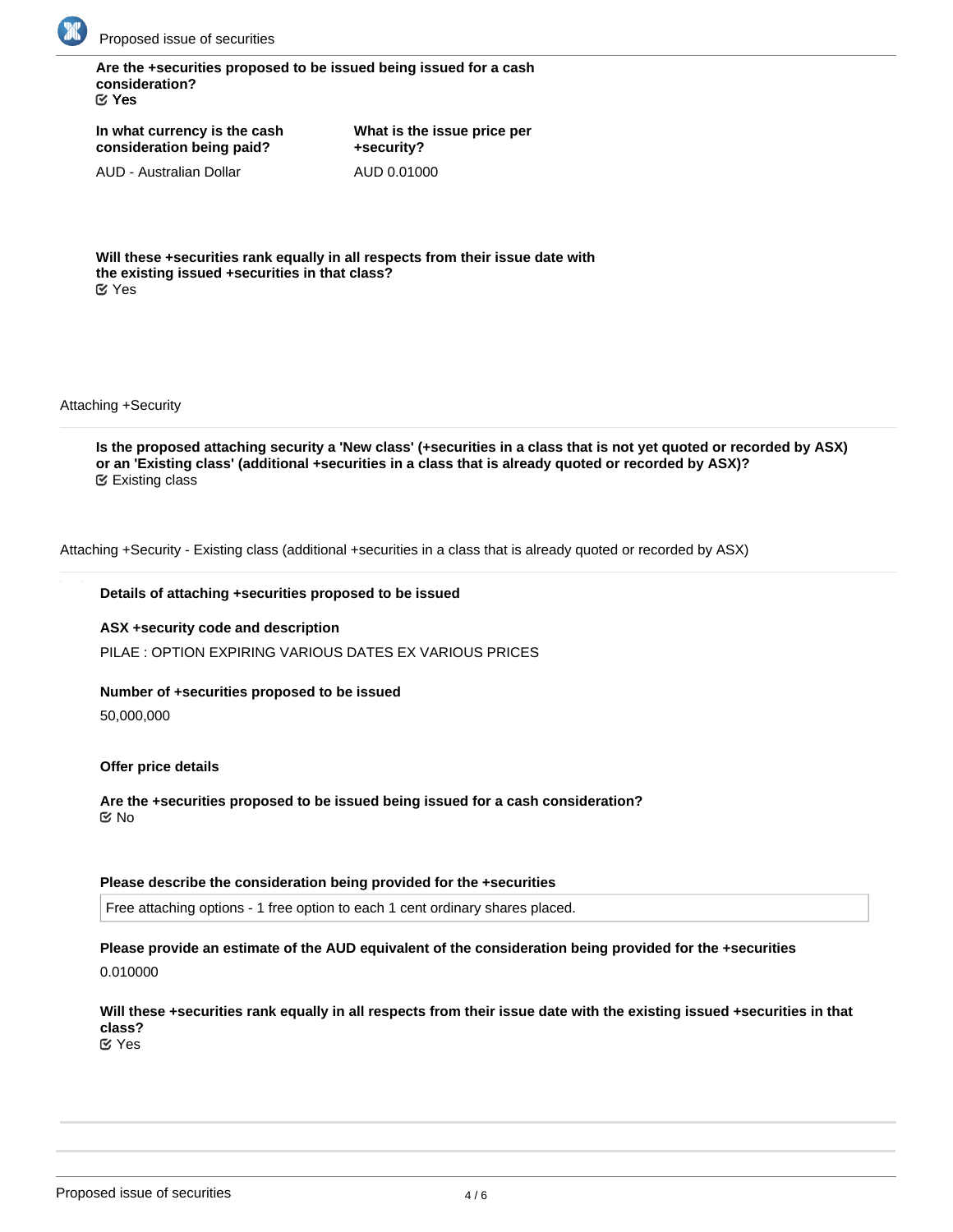

Part 7C - Timetable

**7C.1 Proposed +issue date**

Wednesday November 25, 2020

Part 7D - Listing Rule requirements

**7D.1 Has the entity obtained, or is it obtaining, +security holder approval for the entire issue under listing rule 7.1?** Yes

**7D.1a Date of meeting or proposed meeting to approve the issue under listing rule 7.1**

Tuesday December 22, 2020

**7D.2 Is a party referred to in listing rule 10.11 participating in the proposed issue?** No

**7D.3 Will any of the +securities to be issued be +restricted securities for the purposes of the listing rules?** No

**7D.4 Will any of the +securities to be issued be subject to +voluntary escrow?** No

Part 7E - Fees and expenses

**7E.1 Will there be a lead manager or broker to the proposed issue?** No

**7E.2 Is the proposed issue to be underwritten?** No

**7E.4 Details of any other material fees or costs to be incurred by the entity in connection with the proposed issue**

A 6% facilitation fee will be payable to the parties that arranged the funding to fill the placement.

Part 7F - Further Information